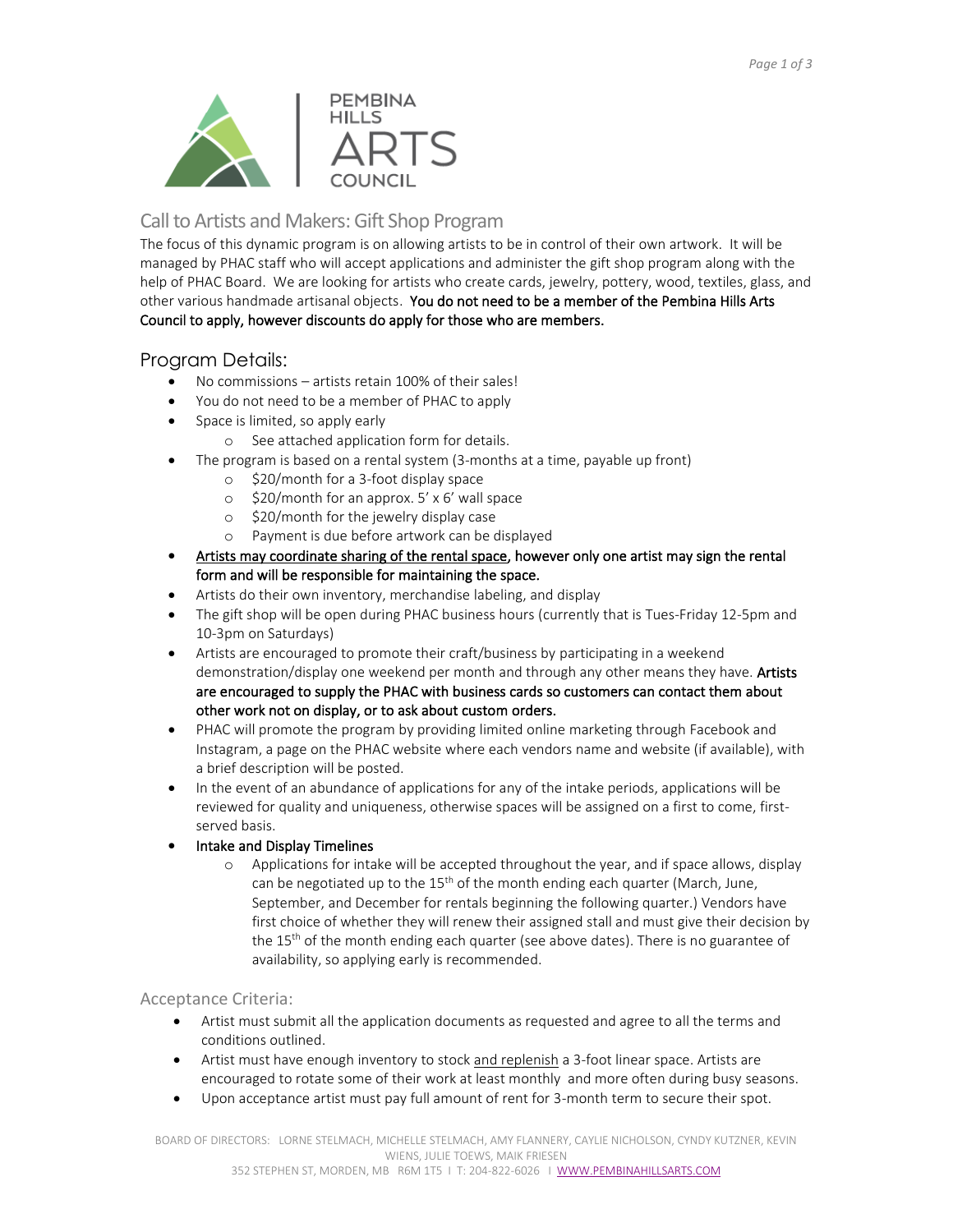

Other Items of Note:

- The Gift Shop is NOT an exhibition opportunity, rather a chance for artisans to have a consistent venue to showcase their craft and generate income
- The PHAC is not liable for lost, damaged, or stolen inventory.
- Images of your products may be used in promotion in print or on the website or on social media, but we cannot guarantee your display will be represented in chosen images.
- At the end of the 3-month term artist will have option for renewal based on their sales and at the discretion of PHAC staff and volunteers.
- There is no refund for rent if an artist decides to remove their inventory earlier than the 3-month term.
- PHAC Board of Directors and staff reserve the right to restrict content.

### Labels and Pricing:

- Each participant will be entirely responsible for their own inventory.
- Each participant will deliver their products to the Arts Council marked with our provided template labels including vendor number, brief product description and price, including applicable taxes (as per the Government of Manitoba's website, children's clothing <14 years; food and beverages are PST exempt.
	- o All artists are responsible for charging the appropriate PST and remitting this to the government. PHAC will not be held responsible for vendor tax remittance issues.

#### Submission Checklist:

- Filled out application form
- 3-5 digital images that best represent your product(s)
- Artist statement, biography, and/or *CV*, selections of which may be posted to the PHAC website or in the Artist's display area
- Optional: Headshot of artist

#### Submission Process:

- Fill out & submit application form
- A PHAC staff member or volunteer will contact you about the availability of space for the rental period applied for
- If accepted, sign rental agreement, and pay rental fee
- Label artwork with PHAC-provided labels and set up your display